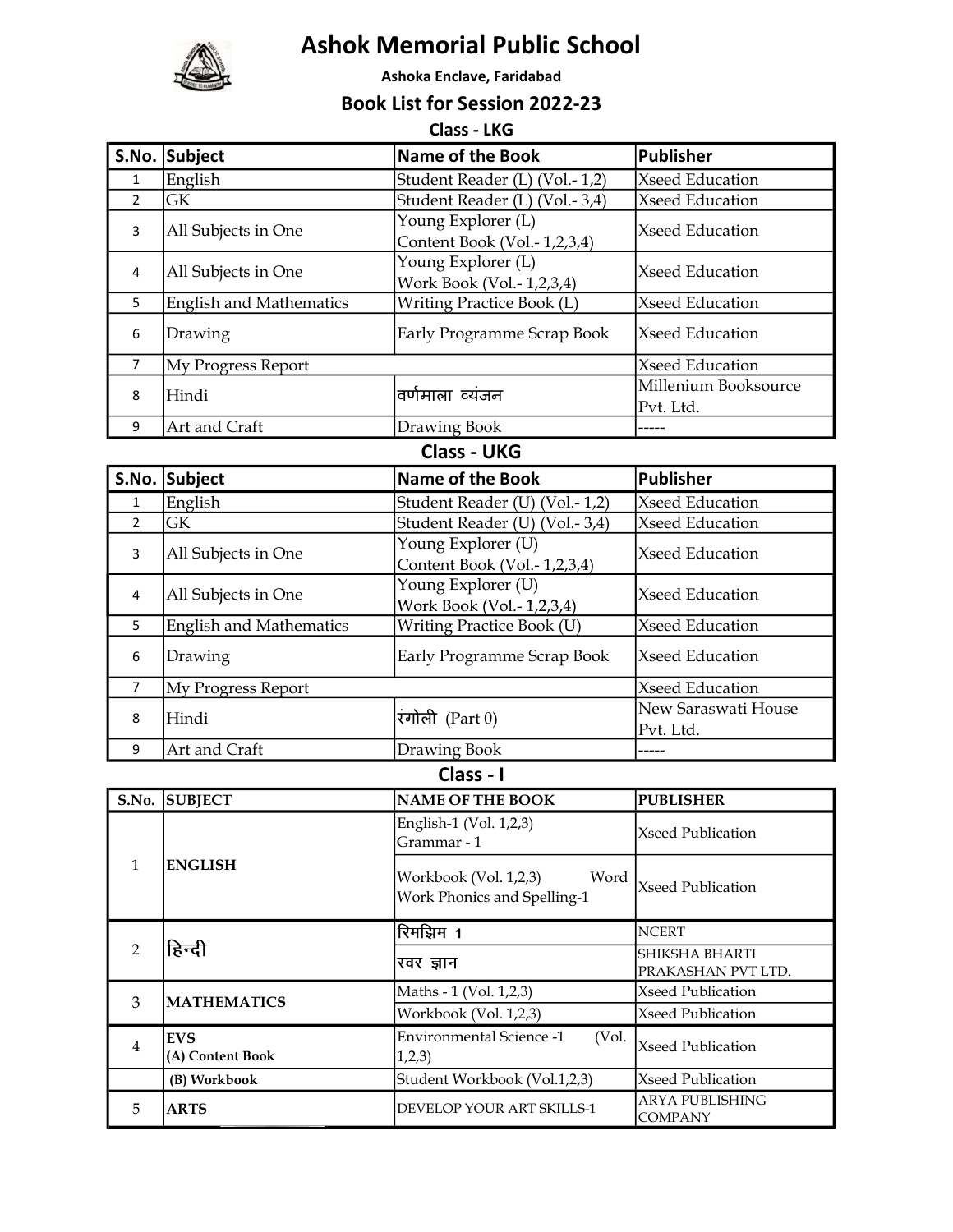| Class - II    |                    |                                                                |                                   |
|---------------|--------------------|----------------------------------------------------------------|-----------------------------------|
|               | S. No. SUBJECT     | <b>NAME OF THE BOOK</b>                                        | <b>PUBLISHER</b>                  |
|               |                    | English Grade -2<br>Content Book (Vol.-1,2,3)                  | <b>XSEED Publication</b>          |
| 1             | <b>ENGLISH</b>     | Workbook Vol -1,2,3<br>*Grammar Guide<br>*Phonics and Spelling | <b>XSEED Publication</b>          |
| $\mathcal{P}$ | हिन्दी             | हिन्दी पाठ्य पुस्तक.2 रिमझिम 2                                 | <b>NCERT</b>                      |
| 3             | <b>MATHEMATICS</b> | Maths Grade -2<br>Content Book (Vol.-1,2,3)                    | <b>XSEED Publication</b>          |
|               |                    | Workbook Vol -1,2,3                                            | <b>XSEED Publication</b>          |
| 4             | <b>EVS</b>         | <b>Environmental Science-2</b><br>Content Book (Vol.-1,2,3)    | <b>XSEED Publication</b>          |
|               |                    | Workbook Vol -1,2,3                                            | XSEED Publication                 |
| 5             | <b>COMPUTER</b>    | <b>CYBER BEANS-2</b>                                           | KIPS PUBLISHING WORLD             |
| 6             | <b>ARTS</b>        | DEVELOP YOUR ART SKILLS-2                                      | ARYA PUBLISHING<br><b>COMPANY</b> |

## Class - III

| S.No. | <b>SUBJECT</b>             | <b>NAME OF THE BOOK</b>    | <b>PUBLISHER</b>                    |
|-------|----------------------------|----------------------------|-------------------------------------|
|       | <b>ENGLISH</b>             |                            |                                     |
|       | <b>FOUNDATION FOR LIFE</b> |                            | <b>XSEED</b>                        |
| っ     | हिन्दी                     | रिमझिम.3                   | <b>NCERT</b>                        |
| 3     | <b>EVS</b>                 | <b>FOUNDATION FOR LIFE</b> | <b>XSEED</b>                        |
| 4     | <b>MATHEMATICS</b>         | <b>FOUNDATION FOR LIFE</b> | <b>XSEED</b>                        |
| 5     | <b>ICOMPUTERS</b>          | <b>CYBER BEANS - 3</b>     | IKIPS PUBLISHING WORLD              |
| 6     | <b>ARTS</b>                | DEVELOP YOUR ART SKILLS -3 | IARYA PUBLICATION<br><b>COMPANY</b> |

Class - IV

|                | S.No. SUBJECT                                          | NAME OF THE BOOK                                | <b>PUBLISHER</b>        |
|----------------|--------------------------------------------------------|-------------------------------------------------|-------------------------|
|                | <b>ENGLISH</b>                                         |                                                 |                         |
|                | <b>CONTENT BOOK - 3</b>                                |                                                 | <b>XSEED</b>            |
|                | <b>WORK BOOK - 3</b>                                   |                                                 | <b>XSEED</b>            |
|                | <b>GRAMMAR BOOK - 1</b><br><b>GRAMMAR WORKBOOK - 1</b> |                                                 | <b>XSEED</b>            |
| $\mathcal{P}$  | हिन्दी                                                 | रिमझिम 4                                        | <b>NCERT</b>            |
| 3              | <b>SCIENCE</b>                                         | <b>CONTENT BOOK - 3</b><br><b>WORK BOOK - 3</b> | <b>XSEED</b>            |
| $\overline{4}$ | <b>MATHEMATICS</b>                                     | <b>CONTENT BOOK - 3</b><br>WORK BOOK - 3        | <b>XSEED</b>            |
| 5              | lS.St.                                                 | <b>CONTENT BOOK - 3</b><br><b>WORK BOOK - 3</b> | <b>XSEED</b>            |
| 6              | <b>COMPUTER</b>                                        | CYBER BEANS-4                                   | KIPS PUBLISHING WORLD   |
| 7              | <b>ARTS</b>                                            | DEVELOP YOUR ARTS SKILLS -4                     | <b>ARYA PUBLICATION</b> |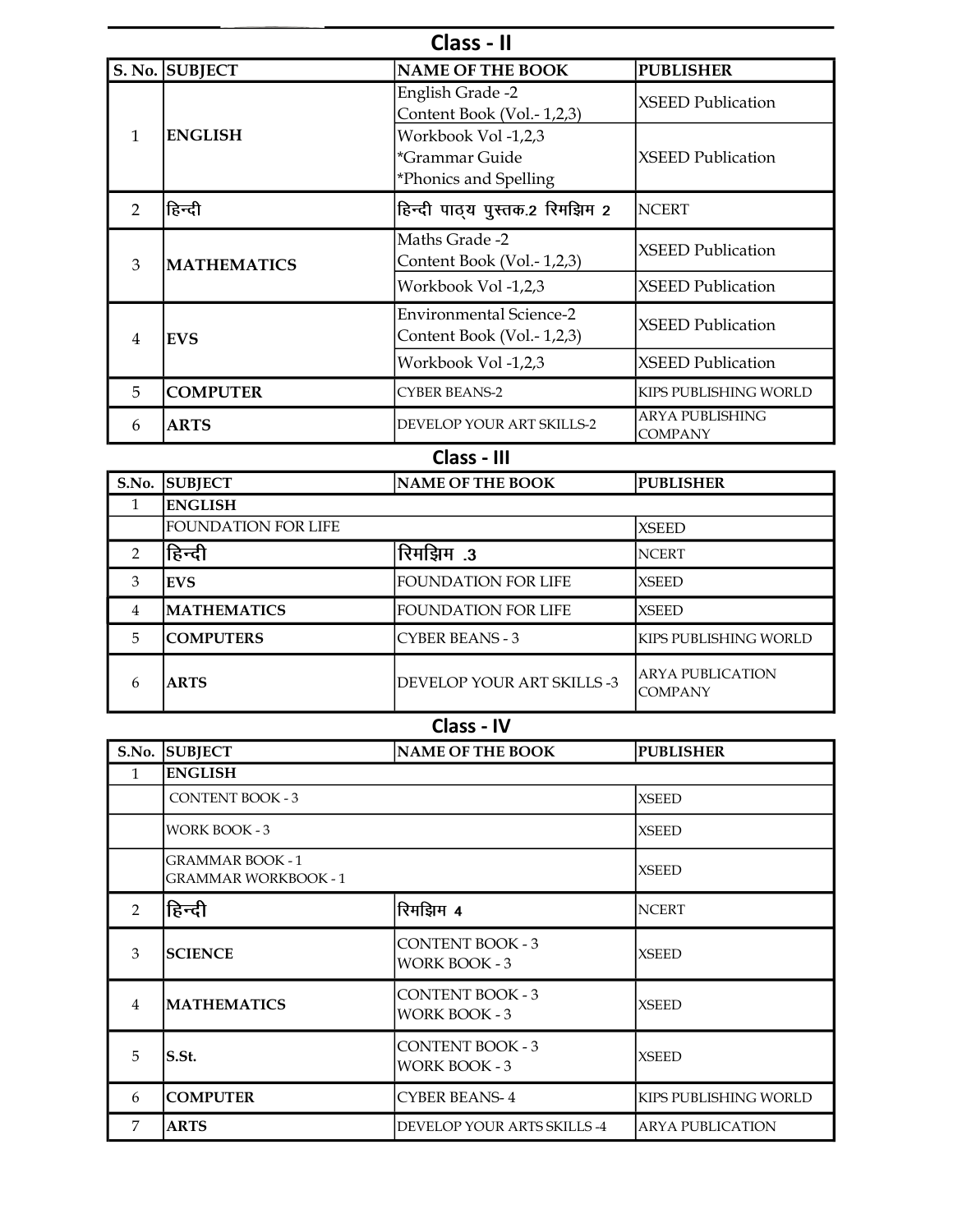|                | <b>Class - V(Sanskrit/French)</b>    |                                                                                                                         |                            |  |  |
|----------------|--------------------------------------|-------------------------------------------------------------------------------------------------------------------------|----------------------------|--|--|
|                | S.No. SUBJECT                        | <b>NAME OF THE BOOK</b>                                                                                                 | <b>PUBLISHER</b>           |  |  |
| $\mathbf{1}$   | <b>ENGLISH</b>                       |                                                                                                                         |                            |  |  |
|                | (A) CONTENT BOOK                     | <b>COMMUNICATE IN ENGLISH-5</b>                                                                                         | RATNA SAGAR                |  |  |
|                | (B) LITERATURE READER                | COMMUNICATE IN ENGLISH-5                                                                                                | RATNA SAGAR                |  |  |
| $\overline{2}$ | हिन्दी                               | रिमझिम . 5                                                                                                              | <b>NCERT</b>               |  |  |
|                |                                      |                                                                                                                         |                            |  |  |
|                |                                      |                                                                                                                         |                            |  |  |
| 3              | <b>SCIENCE</b>                       | Start-Up Science - 5                                                                                                    | Viva Publication           |  |  |
| $\overline{4}$ | <b>MATHEMATICS</b>                   | Maths Bliss - 5                                                                                                         | P.P. Publication           |  |  |
| 5              | $S.$ St                              | <b>FOOT PRINTS - 5</b>                                                                                                  | <b>MACMILLAN EDUCATION</b> |  |  |
|                |                                      | <b>ATLAS Primary Classes</b>                                                                                            | Ratna Sagar                |  |  |
| 6              | <b>SANSKRIT</b>                      | <u>द</u> ीप मणिका प्रवेशिका -0                                                                                          | SARASWATI                  |  |  |
|                |                                      | <b>BONJOUR L'INDE</b>                                                                                                   | <b>SULTAN CHAND</b>        |  |  |
| 7              | <b>FRENCH</b>                        | Dictionary                                                                                                              | Collins                    |  |  |
| 8              | <b>COMPUTER</b>                      | <b>CYBER BEANS -5</b>                                                                                                   | KIPS PUBLISHING WORLD      |  |  |
| 9              | <b>ART</b>                           | DEVELOP YOUR ART SKILLS - 5                                                                                             | <b>ARYA PUBLICATION</b>    |  |  |
|                |                                      | <b>Class -VI</b>                                                                                                        |                            |  |  |
| S.No.          | Subject                              | Name of the Book                                                                                                        | Publisher                  |  |  |
| $\mathbf{1}$   | English                              |                                                                                                                         |                            |  |  |
|                | (A) CONTENT BOOK                     | <b>COMMUNICATE IN ENGLISH</b>                                                                                           | <b>RATNA SAGAR</b>         |  |  |
|                |                                      |                                                                                                                         |                            |  |  |
|                | (B) LITERATURE                       | <b>LITERATURE READER</b>                                                                                                | <b>RATNA SAGAR</b>         |  |  |
|                | (C) GRAMMAR                          | <b>BBC COMPACTA BASIC</b>                                                                                               | <b>BBC</b>                 |  |  |
|                | (D) DICTIONARY                       | <b>OXFORD ENGLISH MINI</b><br>DICTIONARY(Not necessary, if you<br>still possess the dictonary purchased<br>in class IV) | <b>OXFORD</b>              |  |  |
| $\overline{2}$ | Hindi                                |                                                                                                                         |                            |  |  |
|                | (क) हिन्दी पाठ्य पुस्तक              | वसंत भाग –1                                                                                                             | N.C.E.R.T                  |  |  |
|                | (ख) हिन्दी पूरक पाठ् <b>य पुस्तक</b> | बाल राम कथा                                                                                                             | N.C.E.R.T                  |  |  |
|                | (ग) हिन्दी व्याकरण                   | व्याकरण सोपान                                                                                                           | Arya publication           |  |  |
| $\mathbf{3}$   | <b>Mathematics</b>                   |                                                                                                                         |                            |  |  |
|                | (A) CONTENT BOOK                     | <b>MATHEMATICS FOR CLASS VI</b>                                                                                         | N.C.E.R.T                  |  |  |
|                |                                      | <b>EXEMPLAR</b>                                                                                                         | N.C.E.R.T                  |  |  |
| 4              | Science                              |                                                                                                                         |                            |  |  |
|                | (A) CONTENT BOOK                     | <b>SCIENCE</b>                                                                                                          | <b>NCERT</b>               |  |  |
|                |                                      | Exemplar                                                                                                                | <b>NCERT</b>               |  |  |
|                |                                      | The Earth our habitate                                                                                                  | <b>NCERT</b>               |  |  |
| 5              | <b>Social Science</b>                | Our Pasts -I                                                                                                            | <b>NCERT</b>               |  |  |
|                |                                      | Social and Political Life-I                                                                                             | <b>NCERT</b>               |  |  |
|                | Map Book                             | <b>CBSE Maps and Diagrams VI</b>                                                                                        | Periwinkle                 |  |  |
| 6              | Computer                             | <b>Cyber Beans</b>                                                                                                      | <b>KIPS</b>                |  |  |
| 7              | <b>General Knowlege</b>              | The World Around Me                                                                                                     | <b>Sultan Chand</b>        |  |  |
| 8              | संस्कृत                              |                                                                                                                         |                            |  |  |
|                | पाठ्य पुस्तक                         | रुचिरा प्रथमो भागः                                                                                                      | N.C.E.R.T                  |  |  |
|                | व्याकरण                              | प्रारंभिक रचनानुवादकौमुदी: - कपिलदेव<br>दविवेदी                                                                         | विश्व विद्यालय प्रकाशन     |  |  |
| 9              | French                               | <b>BONJOUR L'INDE</b>                                                                                                   | <b>SULTAN CHAND</b>        |  |  |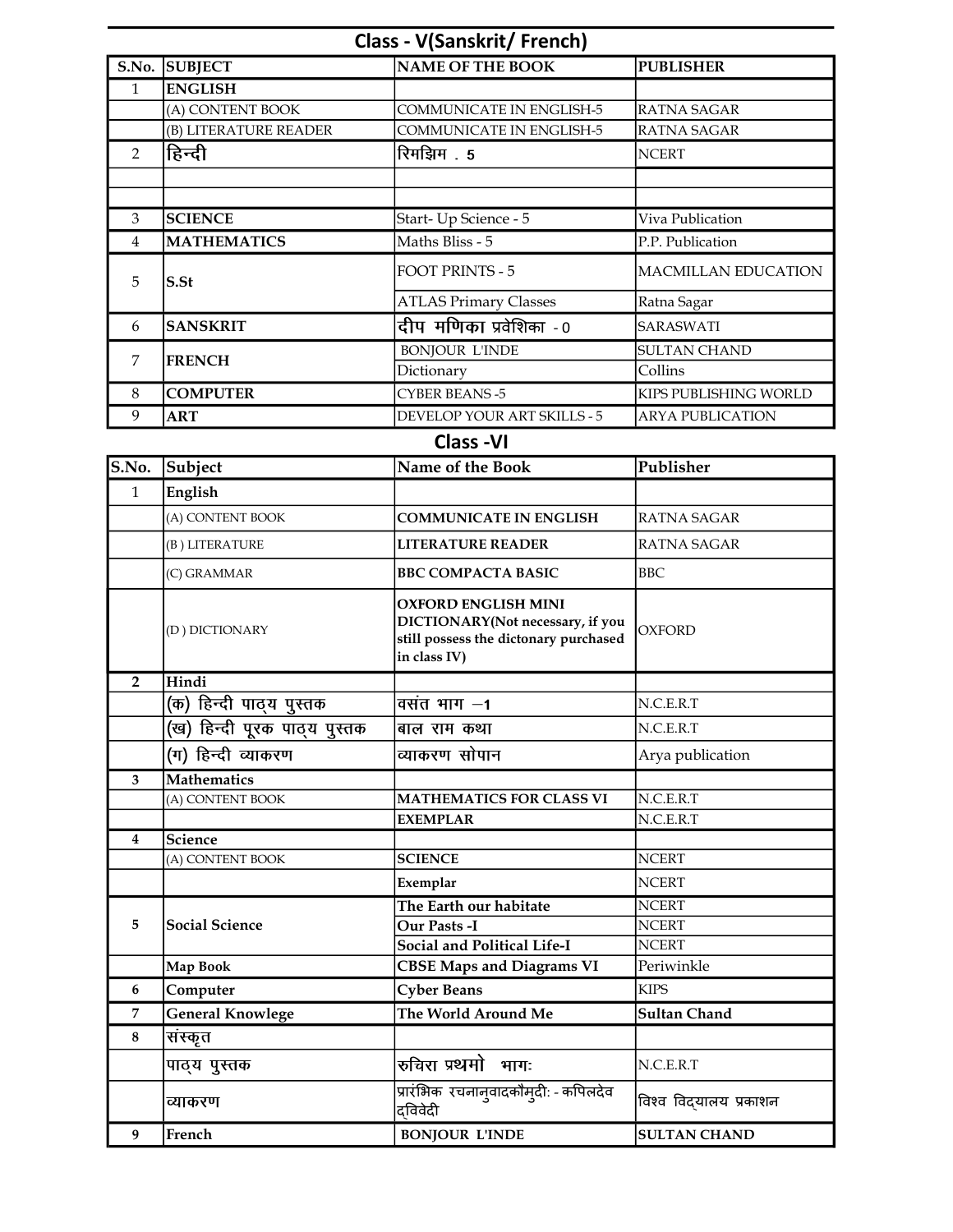| <b>Class-VII</b>   |                              |                                  |                         |
|--------------------|------------------------------|----------------------------------|-------------------------|
| <b>S. No.</b>      | Subject                      | Name of the Book                 | Publisher               |
| $\mathbf{1}$       | English                      |                                  |                         |
|                    | (A) CONTENT BOOK             | <b>COMMUNICATE IN ENGLISH</b>    | RATNA SAGAR             |
|                    | (B) LITERATURE               | <b>LITERATURE READER</b>         | <b>RATNA SAGAR</b>      |
|                    | (C) GRAMMAR                  | <b>BBC COMPACTA BASIC</b>        | <b>BBC</b>              |
| $\overline{2}$     | Hindi                        |                                  |                         |
|                    | (क) हिन्दी पाठ्य पुस्तक      | वसंत भाग $-2$                    | N.C.E.R.T               |
|                    | (ख) हिन्दी पूरक पाठ्य पुस्तक | बाल महाभारत कथा                  | N.C.E.R.T               |
|                    | (ग) हिन्दी व्याकरण           | व्याकरण सोपान                    | <b>ARYA PUBLICATION</b> |
| 3                  | Mathematics                  |                                  |                         |
|                    | (A) CONTENT BOOK             | <b>MATHEMATICS FOR CLASS VII</b> | N.C.F.R.T               |
|                    |                              | <b>EXEMPLAR</b>                  | N.C.E.R.T               |
| 4                  | Science                      |                                  |                         |
|                    | (A) CONTENT BOOK             | <b>Science</b>                   | <b>NCERT</b>            |
|                    |                              | <b>EXEMPLAR</b>                  | <b>NCERT</b>            |
| 5                  | <b>Social Science</b>        | Social & Political Life-2        | <b>NCERT</b>            |
|                    | (A) CONTENT BOOK             | Our Pasts -II                    | <b>NCERT</b>            |
|                    |                              | <b>Our Environment</b>           | <b>NCERT</b>            |
|                    | Map Book                     | <b>Maps And Diagrams VII</b>     | Periwinkle Books        |
| 6                  | Computer                     | <b>Cyber Beans</b>               | <b>KIPS</b>             |
| 7                  | <b>General Knowledge</b>     | THE WORLD AROUND ME              | <b>SULTAN CHAND</b>     |
| 8                  | संस्कृत                      |                                  |                         |
|                    | पाठ्य पुस्तक                 | रुचिरा द्वितीयो भागः             | N.C.E.R.T               |
| 9                  | French                       | <b>BONJOUR L'INDE</b>            | <b>SULTAN CHAND</b>     |
| <b>Class -VIII</b> |                              |                                  |                         |

| S. No          | Subject                      | Name of the Book                   | Publisher           |
|----------------|------------------------------|------------------------------------|---------------------|
| $\mathbf{1}$   | English                      |                                    |                     |
|                | (A) CONTENT BOOK             | Communicate in English             | <b>RATNA SAGAR</b>  |
|                | (B) LITERATURE               | Literature Reader                  | <b>RATNA SAGAR</b>  |
|                | (C) GRAMMAR                  | <b>BBC Compacta Basic</b>          | <b>BBC</b>          |
| $\overline{2}$ | हिन्दी                       |                                    |                     |
|                | (क) हिन्दी पाठ्य पुस्तक      | वसंत भाग $-3$                      | N.C.E.R.T           |
|                | (ख) हिन्दी पूरक पाठ्य पुस्तक | अमृत संचय ( महादेवी वर्मा )        | सरस्वती             |
|                | (ग) हिन्दी व्याकरण           | व्याकरण सोपान                      | Arya Publication    |
| 3              | <b>Mathematics</b>           |                                    |                     |
|                | (A) CONTENT BOOK             | <b>MATHEMATICS FOR CLASS VIII</b>  | N.C.E.R.T           |
|                |                              | <b>EXEMPLAR</b>                    | N.C.E.R.T           |
| 4              | Science                      |                                    |                     |
|                | A)CONTENT BOOK               | <b>SCIENCE</b>                     | <b>NCERT</b>        |
|                |                              | <b>EXEMPLAR</b>                    | <b>NCERT</b>        |
|                |                              | Our Pasts-III                      | <b>NCERT</b>        |
| 5              | <b>Social Science</b>        | Social & Political Life-3          | <b>NCERT</b>        |
|                |                              | <b>Resources &amp; Development</b> | <b>NCERT</b>        |
|                | Map Book                     | <b>Maps And Diagrams-VIII</b>      | Periwinkle Books    |
| 6              | Computer                     | <b>CYBER BEANS</b>                 | <b>KIPS</b>         |
| 7              | <b>General Knowledge</b>     | THE WORLD AROUND ME                | <b>SULTAN CHAND</b> |
| $\,8\,$        | संस्कृत                      |                                    |                     |
|                | पाठ्य पुस्तक                 | रुचिरा तृतीयो भागः                 | <b>NCERT</b>        |
| 9              | French                       | <b>BONJOUR L'INDE</b>              | <b>SULTAN CHAND</b> |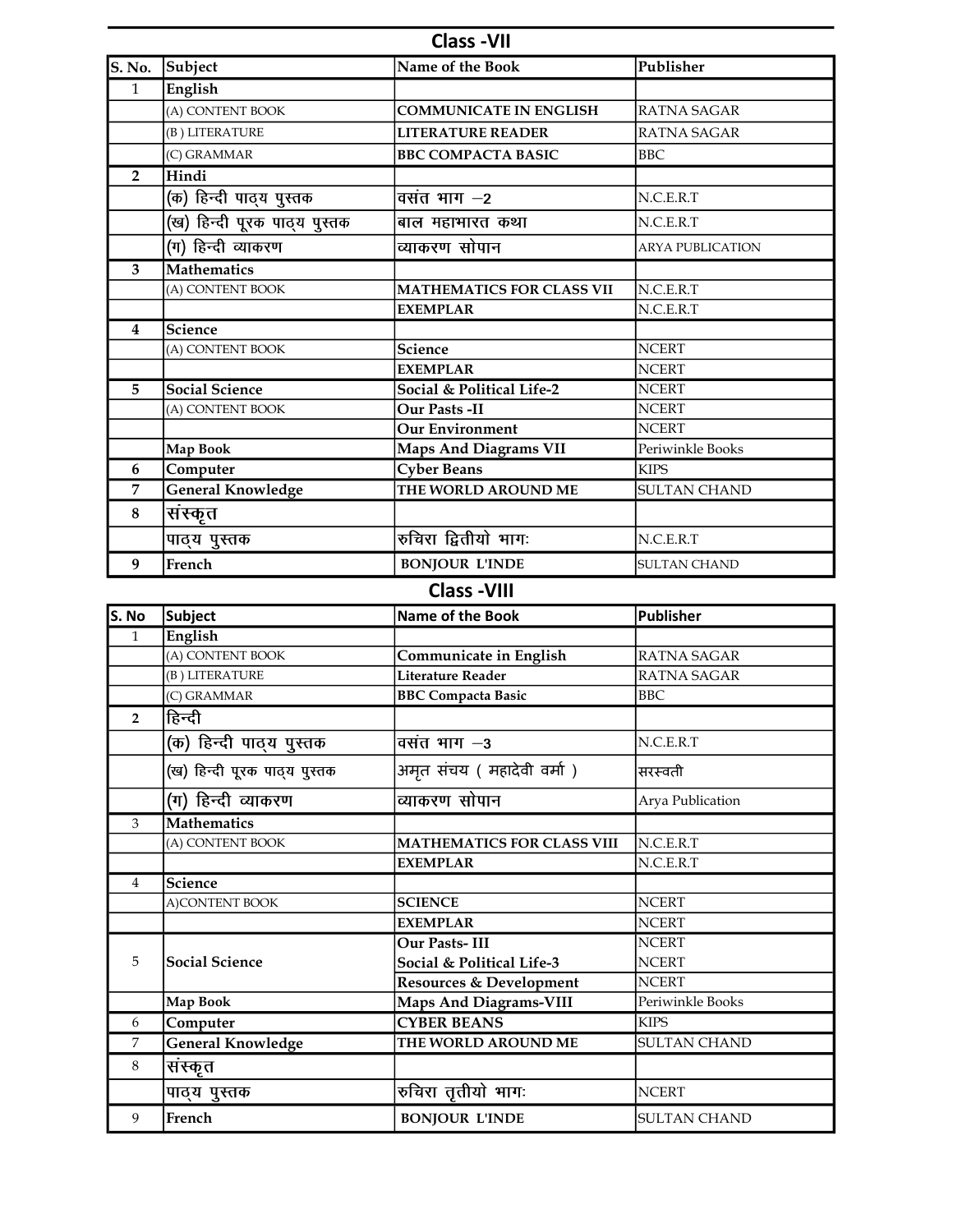| <b>Class-IX</b>         |                                   |                                                                        |                       |
|-------------------------|-----------------------------------|------------------------------------------------------------------------|-----------------------|
| S.No.                   | <b>Subject</b>                    | Name of the Book                                                       | <b>Publisher</b>      |
| $\mathbf{1}$            | हिन्दी–                           |                                                                        |                       |
|                         | (क) हिन्दी पाठ्य पुस्तक           | स्पर्श भाग- 1 कोर्स B                                                  | N.C.E.R.T             |
|                         | (ख) हिन्दी पाठ्य पुस्तक           | संचयन भाग– 1 कोर्स B                                                   | N.C.E.R.T             |
|                         | (ग) व्याकरण                       | व्याकरण दर्शिका                                                        | SARASWATI PRAKASHAN   |
| $\overline{2}$          | English                           | <b>Language And Literature</b>                                         |                       |
|                         | (A) LITERATURE READER             | <b>Beehive</b>                                                         | N.C.E.R.T             |
|                         | (B) MAIN COURSE BOOK              | Moments                                                                | N.C.E.R.T             |
|                         | $(C)$ BBC                         | <b>BBC SAMPLE PAPER</b>                                                | BBC                   |
| 3                       | Mathematics                       |                                                                        |                       |
|                         | (A) TEXT BOOK                     | <b>MATHEMATICS (TEXT BOOK FOR</b><br>$-IX)$                            | N.C.E.R.T             |
|                         |                                   | <b>Maths Exemplar</b>                                                  | N.C.E.R.T             |
|                         |                                   | <b>LABORATORY MANUAL</b>                                               | N.C.E.R.T             |
| $\overline{\mathbf{4}}$ | <b>Science</b>                    |                                                                        |                       |
|                         | (A) TEXT BOOK                     | <b>SCIENCE (TEXT BOOK FOR IX)</b>                                      | N.C.E.R.T             |
|                         |                                   | <b>Science Exempler</b>                                                | N.C.E.R.T             |
|                         |                                   | <b>LAB MANUAL</b>                                                      | <b>ARYA</b>           |
| 5                       | <b>Social Studies</b>             |                                                                        |                       |
|                         | (A) HISTORY                       | <b>INDIA &amp; CONTEMPORARY</b><br><b>WORLD-I</b>                      | N.C.E.R.T             |
|                         | (B) POLITICAL SCIENCE             | DEMOCRATIC POLITICS-I                                                  | N.C.E.R.T             |
|                         | (C) GEOGRAPHY                     | Contemporary India-I                                                   | N.C.E.R.T             |
|                         | (D) ECONOMICS                     | Economics                                                              | N.C.E.R.T             |
| 6                       | IT                                | <b>INFORMATION TECHNOLOGY-</b><br>LEVEL 1<br><b>STUDENT'S HANDBOOK</b> | N.C.E.R.T             |
| 7                       | Introduction to Financial Markets | <b>Study Material</b>                                                  |                       |
| 8                       | <b>Artificial Intelligence</b>    | A.I Hand Book                                                          | N.C.E.R.T             |
| 9                       | <b>Banking and Insurance</b>      | <b>Study Material</b>                                                  |                       |
| 10                      | Music (Vocal)                     | राग परिचय<br>भाग- 1,2,3,4                                              | हरिशचन्द्र श्रीवास्तव |
| 11                      | Music (Instrumental))             | ताल परिचय<br>भाग- 1,2,3,4                                              | गिरीशचंद्र श्रीवास्तव |
| 12                      | Painting                          | <b>Study Material</b><br>Theory (Art of India)                         | N.C.E.R.T             |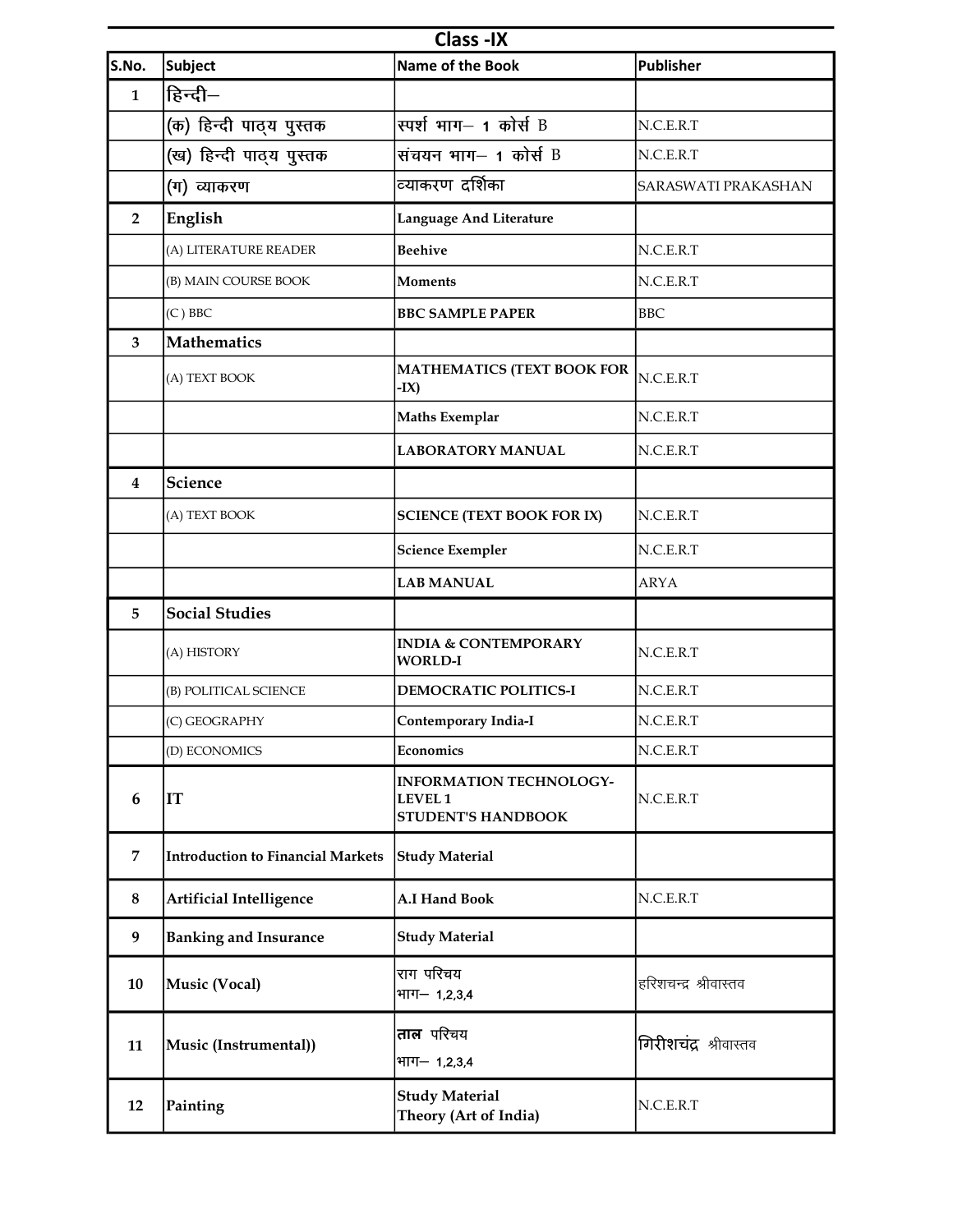| Class -X       |                                                 |                                                                           |                       |
|----------------|-------------------------------------------------|---------------------------------------------------------------------------|-----------------------|
| S.No.          | Subject                                         | Name of the Book                                                          | <b>Publisher</b>      |
| $\mathbf{1}$   | हिन्दी–                                         |                                                                           |                       |
|                | (क) हिन्दी पाठ्य पुस्तक                         | स्पर्श भाग- 2 कोर्स B                                                     | N.C.E.R.T             |
|                | (ख) हिन्दी पाठ्य पुस्तक                         | संचयन भाग– 2 कोर्स B                                                      | N.C.E.R.T             |
| $\overline{2}$ | English                                         |                                                                           |                       |
|                | (A) LITERATURE READER                           | <b>FIRST FLIGHT</b>                                                       | N.C.E.R.T             |
|                | (B) MAIN COURSE BOOK                            | FOOT PRINTS WITHOUT FEET                                                  | N.C.E.R.T             |
|                | (D) BBC PRACTICE BOOK                           | <b>BBC</b>                                                                | <b>BBC</b>            |
| 3              | <b>Mathematics</b>                              |                                                                           |                       |
|                | (A) TEXT BOOK                                   | <b>MATHEMATICS (TEXT BOOK FOR</b><br>-X)                                  | N.C.E.R.T             |
|                |                                                 | Math Exemplar                                                             | N.C.E.R.T             |
|                |                                                 | <b>LABORATORY</b><br>MANUAL(ALREADY PURCHASED   N.C.E.R.T<br>IN CLASS IX) |                       |
| 4              | Science                                         |                                                                           |                       |
|                | (A) TEXT BOOK                                   | <b>SCIENCE (TEXT BOOK FOR X)</b>                                          | N.C.E.R.T             |
|                |                                                 | <b>Science Exemplar</b>                                                   | N.C.E.R.T             |
|                |                                                 | <b>LAB MANUAL</b>                                                         | <b>APC</b>            |
| 5              | <b>Social Studies</b>                           |                                                                           |                       |
|                | (A) HISTORY                                     | <b>INDIA &amp; The CONTEMPORARY</b><br><b>WORLD-II</b>                    | N.C.E.R.T             |
|                | (B) POLITICAL SCIENCE                           | <b>DEMOCRATIC POLITICS-II</b>                                             | N.C.E.R.T             |
|                | (C) GEOGRAPHY                                   | <b>CONTEMPORARY INDIA-II</b>                                              | N.C.E.R.T             |
|                | (D) ECONOMICS                                   | UNDERSTANDING ECONOMIC<br><b>DEVELOPMENT</b>                              | N.C.E.R.T             |
| 6              | Computer                                        | <b>INFORMATION TECHNOLOGY-</b><br>LEVEL 2 Sub Code-402                    | C.B.S.E.<br>N.C.E.R.T |
|                |                                                 | i) Employability Skills (IT)                                              | N.C.E.R.T             |
| $\overline{7}$ | IT and AI                                       | i) Artificial Intelligence Curriculum<br>Fascilitator Handbook (AI)       | N.C.E.R.T             |
|                |                                                 | ii) Artificial Intelligence Curriculum<br>(Python Content Manual)         | N.C.E.R.T             |
| 8              | Introduction to Financial Market Study Material |                                                                           | C.B.S.E.              |
| 9              | <b>Banking and Insurance</b>                    | <b>Study Material</b>                                                     | C.B.S.E.              |
|                |                                                 | <b>Employability Skills</b>                                               | N.C.E.R.T             |
| 10             | Music (Vocal)                                   | राग परिचय<br>भाग- 1,2,3,4                                                 | हरिशचन्द्र श्रीवास्तव |
|                |                                                 | ताल परिचय                                                                 |                       |
| 11             | Music (Instrumental))                           | भाग- 1,2,3,4                                                              | गिरीशचंद्र श्रीवास्तव |
| 12             | Painting                                        | <b>Study Material</b><br>Theory (Art of India)                            | N.C.E.R.T             |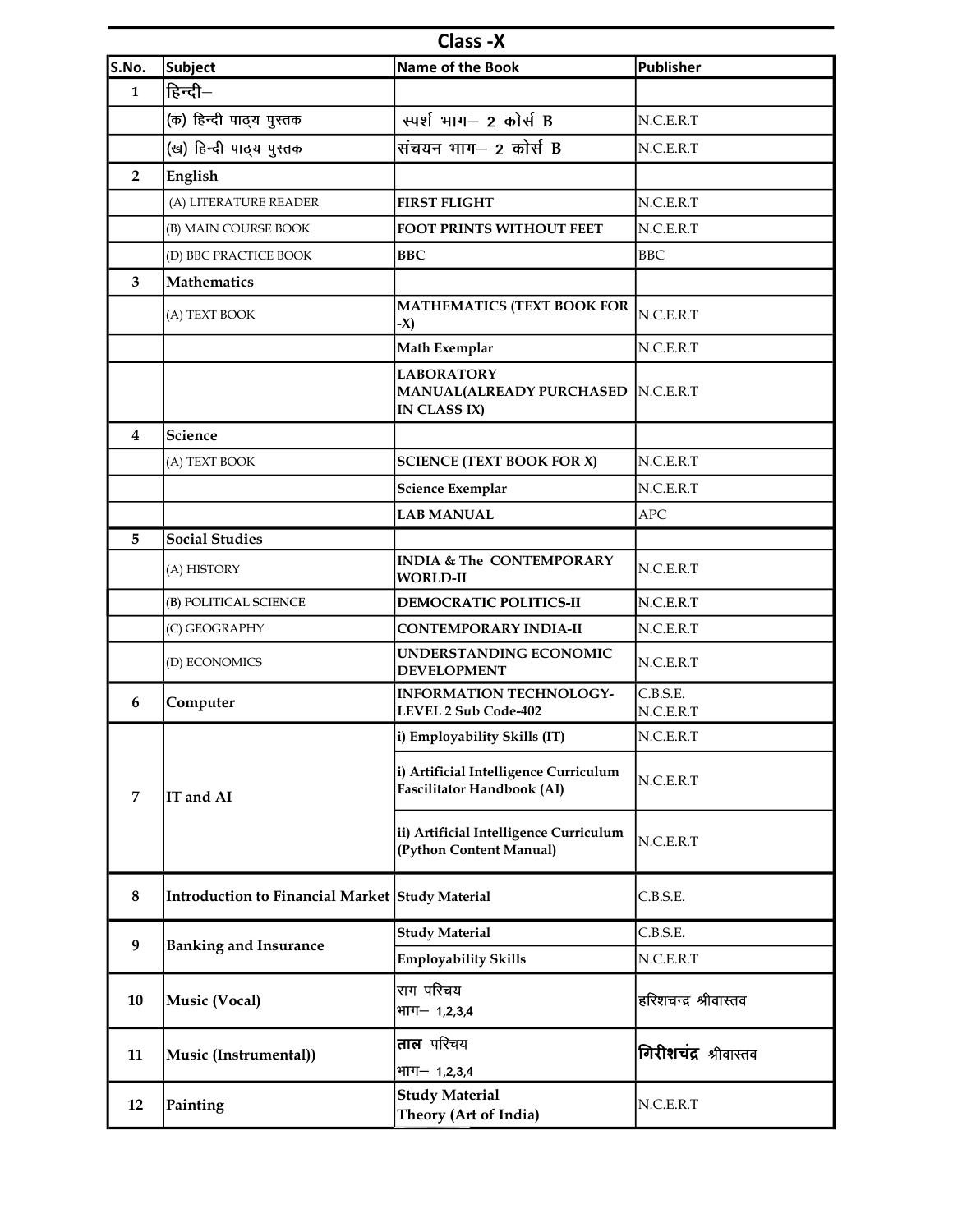# Class -XI (Science)

| S.No.          | Subject                      | Name of the Book                                        | <b>Publisher</b>                |
|----------------|------------------------------|---------------------------------------------------------|---------------------------------|
| $\mathbf{1}$   | English (Core)               |                                                         |                                 |
|                | (a) Text Book                | HORNBILL (A TEXT BOOK OF<br><b>CLASS XI)</b>            | N.C.E.R.T                       |
|                | (b) Supplementry Reader      | <b>SNAP SHOT</b>                                        | N.C.E.R.T                       |
|                |                              | <b>BBC COMPACTA</b>                                     | <b>BBC</b>                      |
| $\overline{2}$ | Mathematics                  |                                                         |                                 |
|                | (a)Text Book                 | <b>MATHEMATICS (A TEXT BOOK</b><br>OF CLASS XI)         | N.C.E.R.T                       |
|                | (b)                          | <b>Exemplar Problems</b>                                | <b>NCERT</b>                    |
|                | (c)                          | <b>Mathematics Lab Manual</b>                           | <b>LAXMI PUBLICATION</b>        |
| 3              | Chemistry                    |                                                         |                                 |
|                | (a) Text Book                | <b>CHEMISTRY FOR CLASS XI (PART</b><br>I & H            | N.C.E.R.T                       |
|                | (b)                          | <b>Exemplar Problems</b>                                | <b>NCERT</b>                    |
|                | (c)Practical Book            | <b>LAB MANUALCHEMISTRY</b><br>(INBUILT) COMPREHENSIVE   | <b>LAXMI PUBLICATION</b>        |
| 4              | Physics                      |                                                         |                                 |
|                | (a) Text Book                | PHYSICS FOR CLASS XI (PART I &<br>II)                   | N.C.E.R.T                       |
|                | (b)                          | <b>Exemplar Problems</b>                                | <b>NCERT</b>                    |
|                | (c)Practical Book            | <b>LAB MANUAL</b><br>PHYSICS(COMPREHENSIVE)             | LAXMI PUBLICATION               |
| 5              | <b>Biology</b>               |                                                         |                                 |
|                | (a) Text book                | <b>BIOLOGY CLASS XI</b>                                 | N.C.E.R.T                       |
|                | (b)                          | <b>Exemplar Problems</b>                                | <b>NCERT</b>                    |
|                | (c) Practical Book           | <b>LAB MANUAL BIOLOGY</b><br><b>COMPREHENSIVE</b>       | <b>LAXMI PUBLICATION</b>        |
| 6              | <b>Informatics Practices</b> | <b>INFORMATICS PRAC. Textbook for</b><br>Class XI       | N.C.E.R.T                       |
| 7              | <b>Physical Education</b>    | PHYSICAL EDUCATION AND<br><b>HEALTH FOR CLASS XI</b>    | BR INTERNATIONAL                |
|                |                              | Lab Manual                                              | LAXMI PUBLICATION               |
| $\bf 8$        | <b>General Foundation</b>    | <b>GENERAL FOUNDATION</b><br><b>COURSE FOR CLASS XI</b> | <b>GOYAL BROTHERS PRAKASHAN</b> |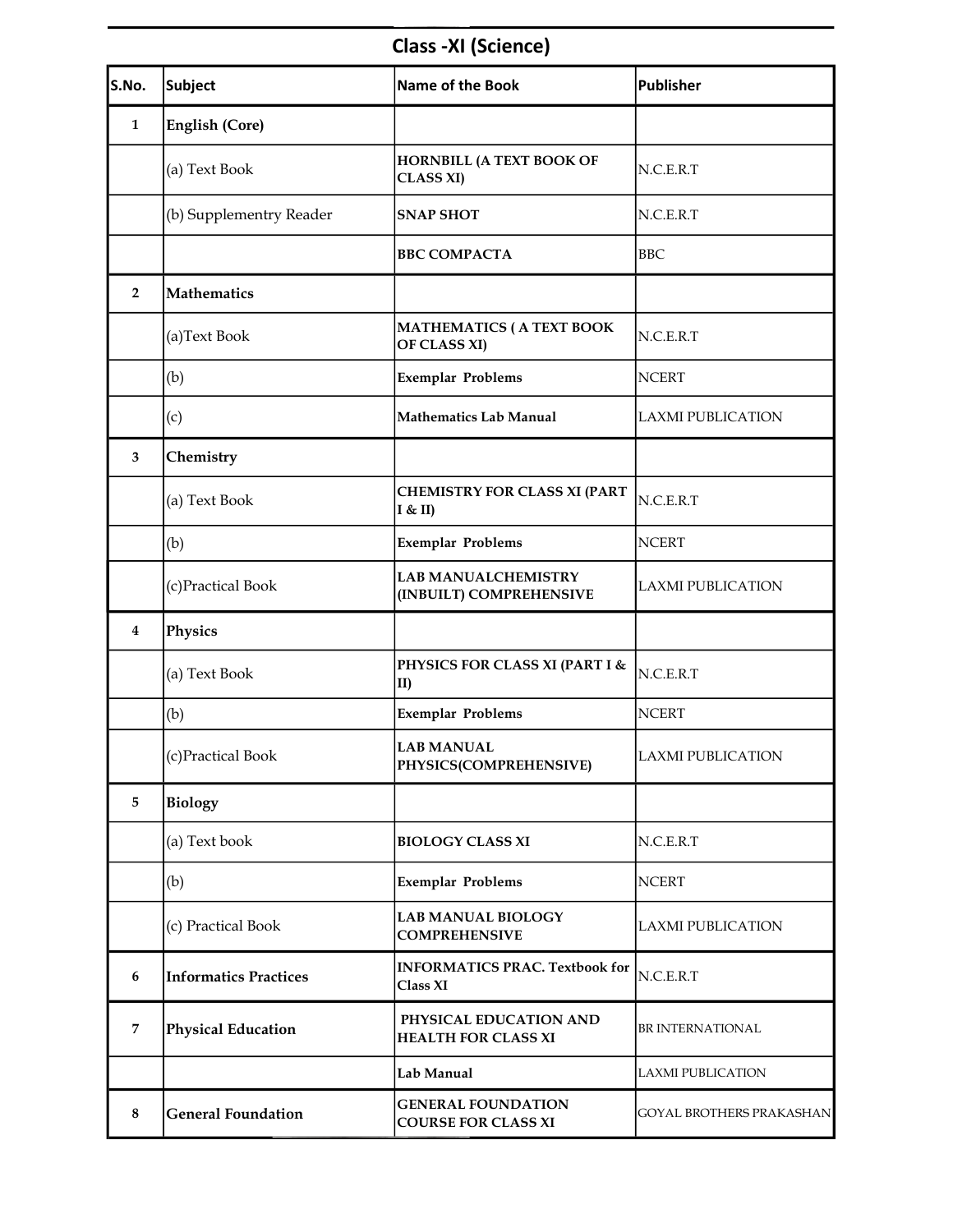## Class -XI (Commerce)

| S.No.          | <b>Subject</b>               | <b>Name of the Book</b>                                 | Publisher                                 |
|----------------|------------------------------|---------------------------------------------------------|-------------------------------------------|
| $\mathbf{1}$   | English                      |                                                         |                                           |
|                | (a) Text Book (Core)         | HORNBILL (A text book of Class XI)                      | N.C.E.R.T                                 |
|                | (b) Supplementry Reader      | <b>SNAP SHOT</b>                                        | N.C.E.R.T                                 |
|                |                              | <b>BBC</b> Compacta                                     | <b>BBC</b>                                |
| $\overline{2}$ | Mathematics                  |                                                         |                                           |
|                | (a) Text book                | MATHEMATICS (TEXT BOOK OF<br><b>CLASS XI)</b>           | N.C.E.R.T                                 |
|                | (b)                          | Examplar                                                | <b>NCERT</b>                              |
|                | (c)                          | <b>Mathematics Lab Manual</b>                           | Laxmi                                     |
| 3              | Accountancy                  | <b>ACCOUNTANCY</b>                                      |                                           |
|                | (a) Text Book                | Double Entry Book Keeping Financial<br>Accountancy      | $D.K.$ Goel<br>Arya Publication           |
| $\overline{4}$ | <b>Business Studies</b>      | <b>BUSINESS STUDIES (TEXT BOOK</b><br>FOR CLASS XI)     | N.C.E.R.T                                 |
| 5              | Economics                    |                                                         |                                           |
|                | (a) Text Book                | <b>Introductory Microeconomics</b>                      | N.C.E.R.T                                 |
|                | (b) Text Book                | <b>Statistics For Economics</b>                         | N.C.E.R.T                                 |
| 6              | $F_{\mathbf{F}}$ न्दी $-$    |                                                         |                                           |
|                | (क)हिन्दी पाठ्य पुस्तक (कोर) | आरोह भाग-1                                              | N.C.E.R.T                                 |
|                | (ख)हिन्दी पूरक पाठ्य पुस्तक  | $\overline{a}$ तान भाग $-1$                             | N.C.E.R.T                                 |
|                | (ग)अभिव्यक्ति और माध्यम      | अभिव्यक्ति और माध्यम                                    | N.C.E.R.T                                 |
| $\overline{7}$ | <b>Informatics Practices</b> | <b>Informatics Practices Text Book for</b><br>Class XI  | N.C.E.R.T                                 |
| 8              | <b>Physical Education</b>    | PHYSICAL EDUCATION AND<br><b>HEALTH FOR CLASS XI</b>    | <b>BR</b> International                   |
|                |                              | Lab Manual                                              | Laxmi Publication                         |
| 9              | <b>General Foundation</b>    | <b>GENERAL FOUNDATION COURSE</b><br><b>FOR CLASS XI</b> | <b>GOYAL BROTHERS</b><br><b>PRAKASHAN</b> |

#### Class - XI (Additional Subjects)

| S.No.          | <b>Subject</b>                  | <b>Name of the Book</b>                                        | <b>Publisher</b>                                 |
|----------------|---------------------------------|----------------------------------------------------------------|--------------------------------------------------|
| 1              | Marketing                       | Study Material                                                 | <b>CBSE</b>                                      |
| $\overline{2}$ | Banking                         | <b>Study Material</b>                                          | <b>CBSE</b>                                      |
| 3              | Mass Media                      | Study Material                                                 | <b>CBSE</b>                                      |
| 4              | Information Technology          | Study Material                                                 | <b>CBSE</b>                                      |
| 5              | Food, Nutrition and Dietatics   | Food, Nutritions and Dietetics 2008<br>edition/ Study Material | <b>CBSE</b>                                      |
| 6              | Geospatial Technology           | Geospatial Technology                                          | <b>CBSE</b>                                      |
| 7              | <b>Political Science</b>        |                                                                |                                                  |
|                | (a)                             | <b>Indian Constitution at Work</b>                             | N.C.E.R.T                                        |
|                | (b)                             | Political Theory                                               | N.C.E.R.T                                        |
| 8              | Library and Information Science | <b>Study Material</b>                                          | <b>CBSE</b>                                      |
| 9              | History                         | History-Class XI                                               | N.C.E.R.T                                        |
| 10             | Music Vocal                     | Raag Parichay Part-1,2,3                                       | Ruby Publication (Harish<br>Chandra Shrivastava) |
| 11             | Music Instrumental              | Taal Parichay Part-1,2,3                                       | Ruby Publication (Girish<br>Chandra Shrivastava) |
| 12             | Dance                           | Kathak Nritya Shiksha Bhaag 1,2                                | Modern Books by Puru Dadheech                    |
| 13             | Painting                        | a) An introduction of Indian Art part-I                        | N.C.E.R.T                                        |
| 14             | Entrepreneurship                | Entrepreneurship for Class XI                                  | N.C.E.R.T                                        |
| 15             | Psychology                      | Psychology for Class XI                                        | N.C.E.R.T                                        |
| 16             | Artificial Intelligence         | <b>Study Material</b>                                          | <b>CBSE</b>                                      |
| 17             | Data Science                    | Study Material                                                 | <b>CBSE</b>                                      |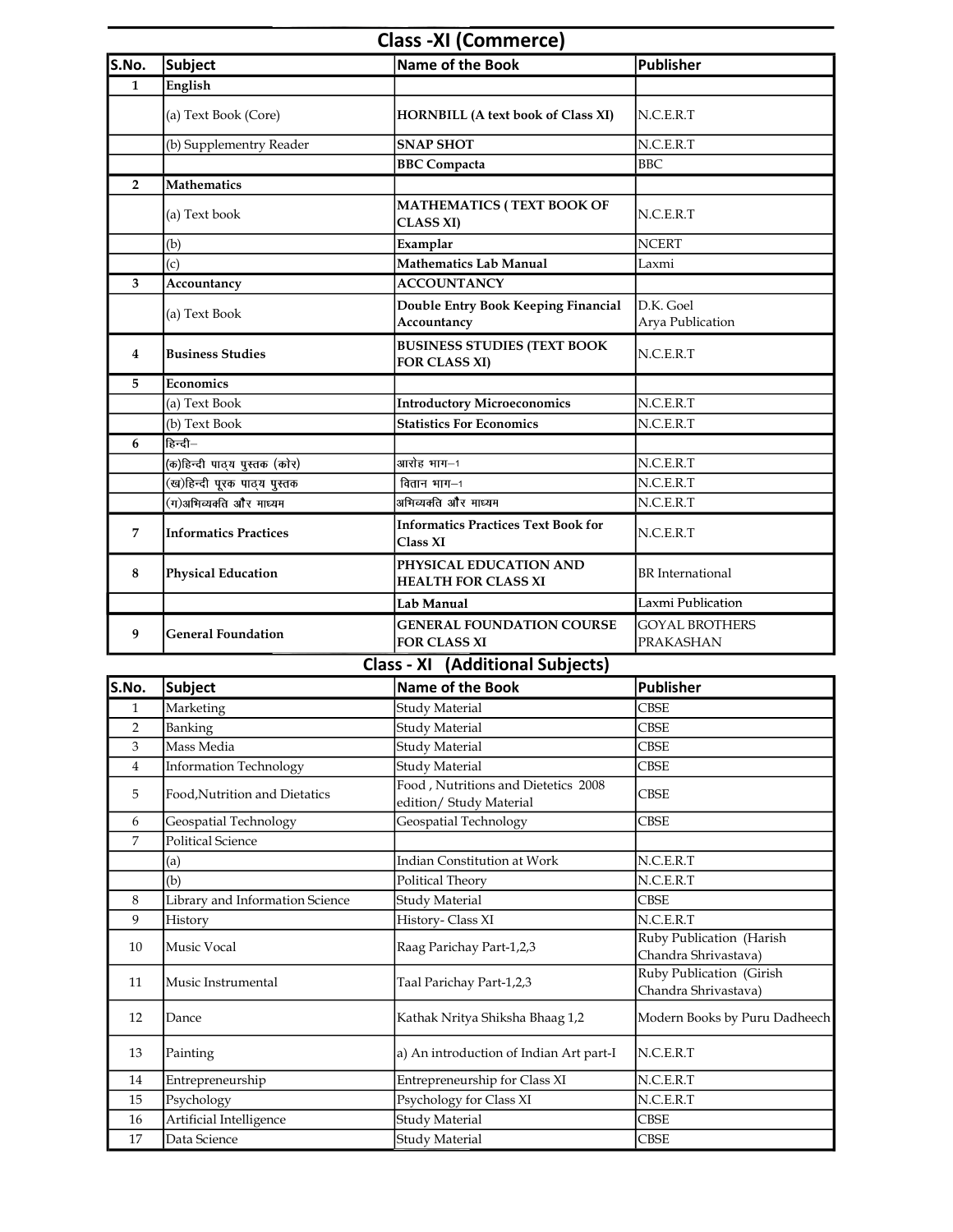# Class -XII (Science)

| S.No.          | Subject                      | <b>Name of the Book</b>                                        | Publisher                                 |
|----------------|------------------------------|----------------------------------------------------------------|-------------------------------------------|
| $\mathbf{1}$   | English                      |                                                                |                                           |
|                | (a) Text Book (Core)         | <b>FLAMINGO</b>                                                | N.C.E.R.T                                 |
|                | (b) Supplementry Reader      | <b>VISTAS</b>                                                  | N.C.E.R.T                                 |
|                | $(c)$ BBC                    | <b>BBC</b>                                                     | <b>BBC</b>                                |
| $\overline{2}$ | Mathematics                  |                                                                |                                           |
|                | (a) Text Book                | <b>MATHEMATICS (PART I &amp; II)</b><br><b>CLASS XII</b>       | N.C.E.R.T                                 |
|                | (b)                          | <b>EXEMPLAR PROBLEMS</b>                                       | N.C.E.R.T                                 |
|                | (c)                          | <b>Mathematics Lab Manual</b>                                  | <b>LAXMI PUBLICATION</b>                  |
| 3              | Chemistry                    |                                                                |                                           |
|                | (a) Text Book                | <b>CHEMISTRY (PART I &amp; II)-</b><br><b>CLASS XII</b>        | N.C.E.R.T                                 |
|                | (b)                          | <b>EXEMPLAR PROBLEMS</b>                                       | N.C.E.R.T                                 |
|                | (c) Practical Book           | <b>LAB MANUALCHEMISTRY</b><br><b>COMPREHENSIVE</b>             | <b>LAXMI PUBLICATION</b>                  |
| $\overline{4}$ | Physics                      |                                                                |                                           |
|                | (a) Text Book                | <b>PHYSICS (PART I &amp; II) - CLASS</b><br>XII                | N.C.E.R.T                                 |
|                | (b)                          | <b>EXEMPLAR PROBLEMS</b>                                       | N.C.E.R.T                                 |
|                | (c) Practical Book           | <b>LAB MANUAL</b><br>PHYSICS(COMPREHENSIVE)                    | <b>LAXMI PUBLICATION</b>                  |
| 5              | <b>Biology</b>               |                                                                |                                           |
|                | (a) Text Book                | <b>BIOLOGY CLASS XII</b>                                       | N.C.E.R.T                                 |
|                | (b)                          | <b>EXEMPLAR PROBLEMS</b>                                       | N.C.E.R.T                                 |
|                | (c) Practical Book           | <b>LAB MANUAL BIOLOGY</b><br><b>COMPREHENSIVE</b>              | <b>LAXMI PUBLICATION</b>                  |
| 6              | <b>Informatics Practices</b> | <b>INFORMATICS PRACTICES TEXT</b><br><b>BOOK FOR CLASS XII</b> | N.C.E.R.T                                 |
| 7              | <b>Physical Education</b>    | PHYSICAL EDUCATION AND<br><b>HEALTH FOR CLASS XII</b>          | <b>BRINTERNATIONAL</b>                    |
|                |                              | Lab Manual                                                     | <b>LAXMI PUBLICATION</b>                  |
| 8              | <b>General Foundation</b>    | <b>GENERAL FOUNDATION</b><br><b>COURSE FOR CLASS XII</b>       | <b>GOYAL BROTHERS</b><br><b>PRAKASHAN</b> |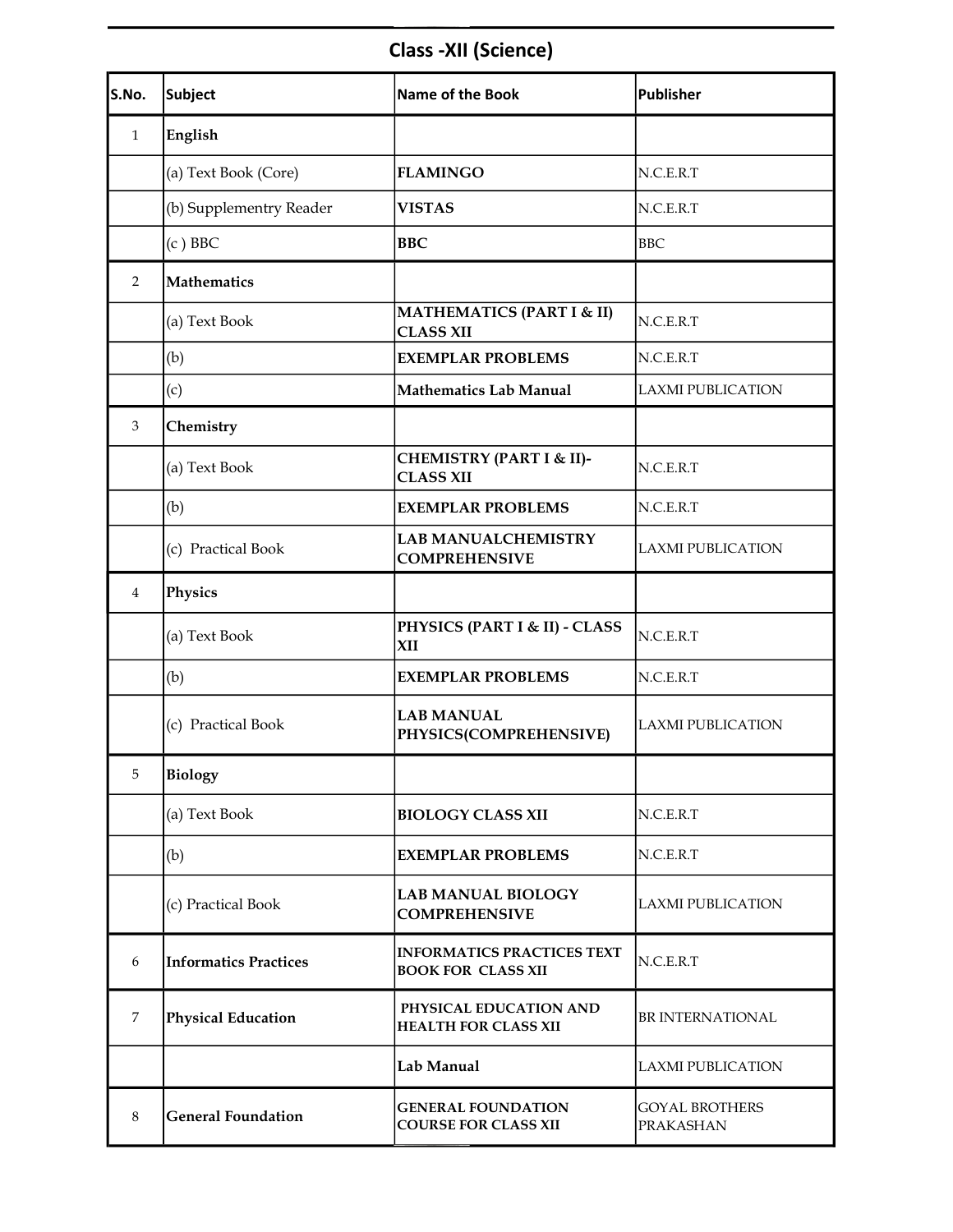# Class -XII (Commerce)

| S.No.        | Subject                       | Name of the Book                                                                                         | <b>Publisher</b>                |
|--------------|-------------------------------|----------------------------------------------------------------------------------------------------------|---------------------------------|
| $\mathbf{1}$ | English                       |                                                                                                          |                                 |
|              | (a) Text Book (Core)          | <b>FLAMINGO</b>                                                                                          | N.C.E.R.T                       |
|              | (b) Supplementry Reader       | <b>VISTAS</b>                                                                                            | N.C.E.R.T                       |
|              | $(c)$ BBC                     | <b>BBC COMPACTA</b>                                                                                      | BBC                             |
| 2            | <b>Mathematics</b>            |                                                                                                          |                                 |
|              | (a) Text Book                 | <b>MATHEMATICS (PART I &amp; II)</b><br><b>CLASS XII</b>                                                 | N.C.E.R.T                       |
|              | (b)                           | <b>EXEMPLAR PROBLEMS</b>                                                                                 | N.C.E.R.T                       |
|              | (c)                           | <b>Mathematics Lab Manual</b>                                                                            | Laxmi Publication               |
| 3            | Accountancy                   |                                                                                                          |                                 |
|              | (a) Text Book                 | <b>ACCOUNTING FOR</b><br>PARTNERSHIP FIRMS Part A Vol 1                                                  | D.K Goel Arya                   |
|              | (b) Text Book                 | <b>Accounting for not for Profit</b><br><b>Organisation &amp; Company</b><br><b>Account Part A Vol 2</b> | D.K. Goel Arya                  |
|              | (c) Text Book                 | Analysis Financial Statement.<br>Part (B)                                                                | D.K. Goel Arya                  |
| 4            | <b>Business Studies</b>       |                                                                                                          |                                 |
|              | (a) Text Book                 | PRINCIPLES AND FUNCTIONS<br><b>OF MANAGEMENT (Part - I)</b>                                              | N.C.E.R.T                       |
|              | (b) Text Book                 | <b>BUSINESS FINANCE AND</b><br><b>MARKETING (Part-II)</b>                                                | N.C.E.R.T                       |
| 5            | Economics                     |                                                                                                          |                                 |
|              | (a) Text Book                 | <b>INDIAN ECONOMIC</b><br><b>DEVELOPMENT</b>                                                             | N.C.E.R.T                       |
|              | (b) Text Book                 | <b>INTRODUCTORY</b><br><b>MACROECONOMICS</b>                                                             | N.C.E.R.T                       |
| 6            | हिन्दी                        |                                                                                                          |                                 |
|              | (क) हिन्दी पाठ्य पुस्तक (कोर) | आरोह भाग–2                                                                                               | N.C.E.R.T                       |
|              | (ख) हिन्दी पूरक पाठ्य पुस्तक  | वितान भाग—2                                                                                              | N.C.E.R.T                       |
|              | (ग) अभिव्यक्ति और माध्यम      | अभिव्यक्ति और माध्यम                                                                                     | N.C.E.R.T                       |
| 7            | Informatics Practices         | <b>INFORMATICS PRACTICES TEXT</b><br><b>BOOK FOR CLASS XII</b>                                           | N.C.E.R.T                       |
| 8            | <b>Physical Education</b>     | PHYSICAL EDUCATION AND<br><b>HEALTH FOR CLASS XII</b>                                                    | BR INTERNATIONAL                |
|              |                               | Lab Manual                                                                                               | Laxmi Publication               |
| 9            | <b>General Foundation</b>     | <b>GENERAL FOUNDATION</b><br><b>COURSE FOR CLASS XII</b>                                                 | <b>GOYAL BROTHERS PRAKASHAN</b> |